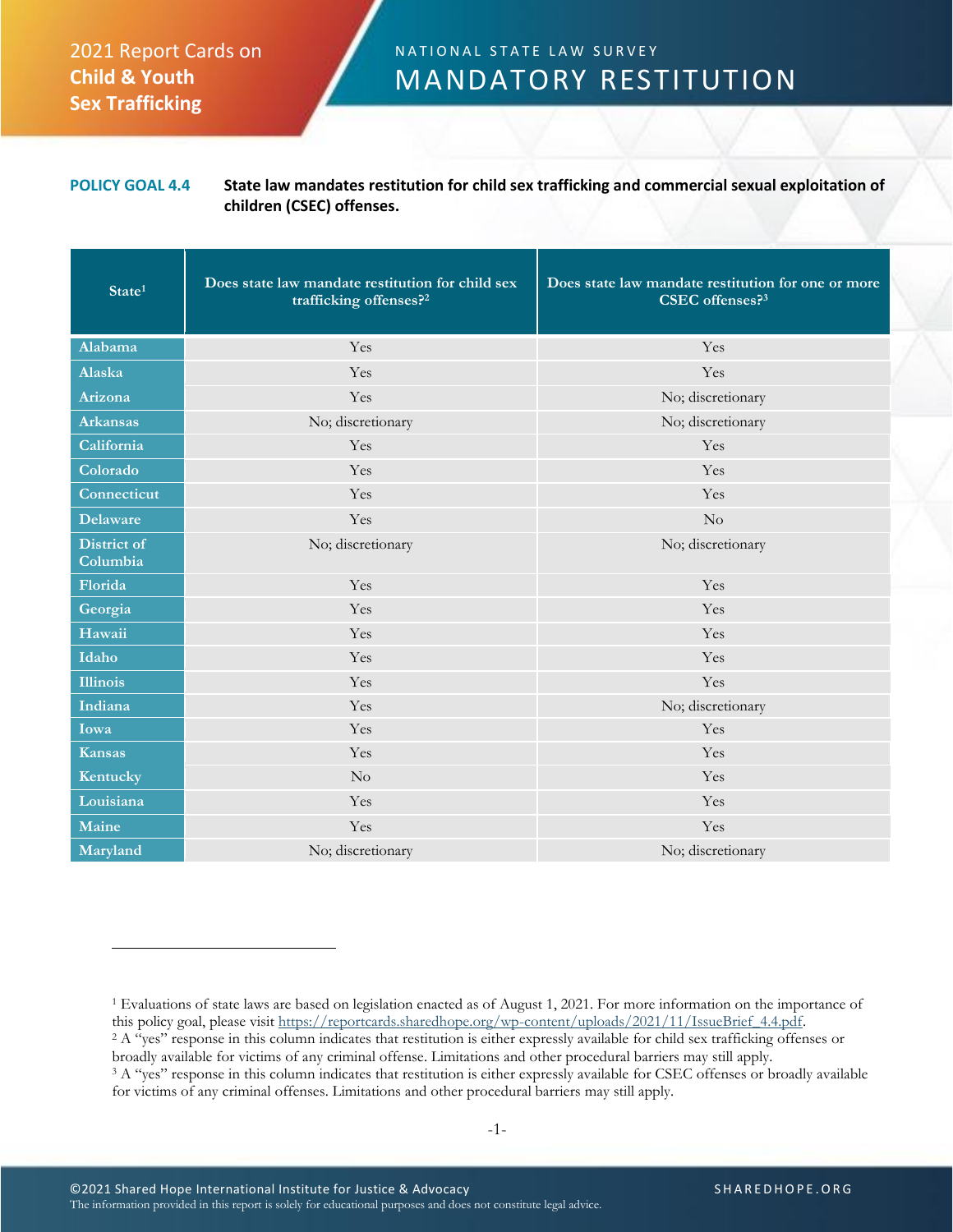<span id="page-1-0"></span>

| State <sup>1</sup>       | Does state law mandate restitution for child sex<br>trafficking offenses? <sup>2</sup> | Does state law mandate restitution for one or more<br>CSEC offenses? <sup>3</sup> |
|--------------------------|----------------------------------------------------------------------------------------|-----------------------------------------------------------------------------------|
| <b>Massachusetts</b>     | No; authorized <sup>4</sup>                                                            | No; authorized <sup>5</sup>                                                       |
| Michigan                 | Yes                                                                                    | Yes                                                                               |
| Minnesota                | Yes                                                                                    | Yes                                                                               |
| Mississippi              | Yes                                                                                    | No; discretionary                                                                 |
| <b>Missouri</b>          | Yes                                                                                    | No; discretionary                                                                 |
| Montana                  | Yes                                                                                    | Yes                                                                               |
| <b>Nebraska</b>          | No; discretionary                                                                      | No; discretionary                                                                 |
| <b>Nevada</b>            | No; discretionary                                                                      | No; discretionary                                                                 |
| <b>New</b><br>Hampshire  | Yes                                                                                    | No; discretionary                                                                 |
| <b>New Jersey</b>        | Yes                                                                                    | No; discretionary                                                                 |
| <b>New Mexico</b>        | Yes                                                                                    | No; discretionary                                                                 |
| <b>New York</b>          | Yes                                                                                    | Yes                                                                               |
| <b>North</b><br>Carolina | Yes                                                                                    | Yes                                                                               |
| North Dakota             | Yes                                                                                    | Yes                                                                               |
| Ohio                     | No; discretionary                                                                      | Yes <sup>6</sup>                                                                  |
| <b>Oklahoma</b>          | Yes                                                                                    | Yes                                                                               |
| Oregon                   | Yes                                                                                    | Yes                                                                               |
| Pennsylvania             | Yes                                                                                    | Yes                                                                               |
| <b>Rhode Island</b>      | Yes <sup>7</sup>                                                                       | No; discretionary                                                                 |
| South<br>Carolina        | Yes                                                                                    | Yes                                                                               |
| South Dakota             | Yes                                                                                    | No; discretionary <sup>8</sup>                                                    |
| <b>Tennessee</b>         | Yes                                                                                    | Yes                                                                               |

<sup>4</sup> Mass. Gen. Laws ch. 258B, § 3(o) (Rights of victims and witnesses of crime) provides crime victims with the right "to request that restitution be an element of the final disposition of a case and to obtain assistance from the prosecutor in the documentation of the victim's losses."

<sup>5</sup> *See supra* note [4.](#page-1-0)

<sup>6</sup> Pursuant to Ohio Rev. Code Ann. § 2929.18(B)(8)(a) (Financial sanctions; restitution; reimbursements), restitution is mandatory in CSEC cases if the offender is convicted of or pleads guilty to a human trafficking specification "that charges that the offender knowingly committed the offense in furtherance of human trafficking." However, however, restitution is not expressly mandated if the offender is convicted of a violation of Ohio Rev. Code Ann. § 2905.32 (Trafficking in persons). <sup>7</sup> However, R.I. Gen. Laws Ann. § 11-67.1-10 (Restitution) does not mandate restitution for violations of Rhode Island's buyer-

applicable trafficking laws, R.I. Gen. Laws Ann. § 11-67.1-6 (Patronizing a victim of sexual servitude) or R.I. Gen. Laws Ann. § 11-67.1-7 (Patronizing a minor for commercial sexual activity).

<sup>8</sup> Notably however, S.D. Codified Laws § 23A-28-1 (Policy of State – Enforcement) states,

It is the policy of this state that restitution shall be made by each violator of the criminal laws to the victims of the violator's criminal activities to the extent that the violator is reasonably able to do so. An order of restitution may be enforced by the state or a victim named in the order to receive the restitution in the same manner as a judgment in a civil action.